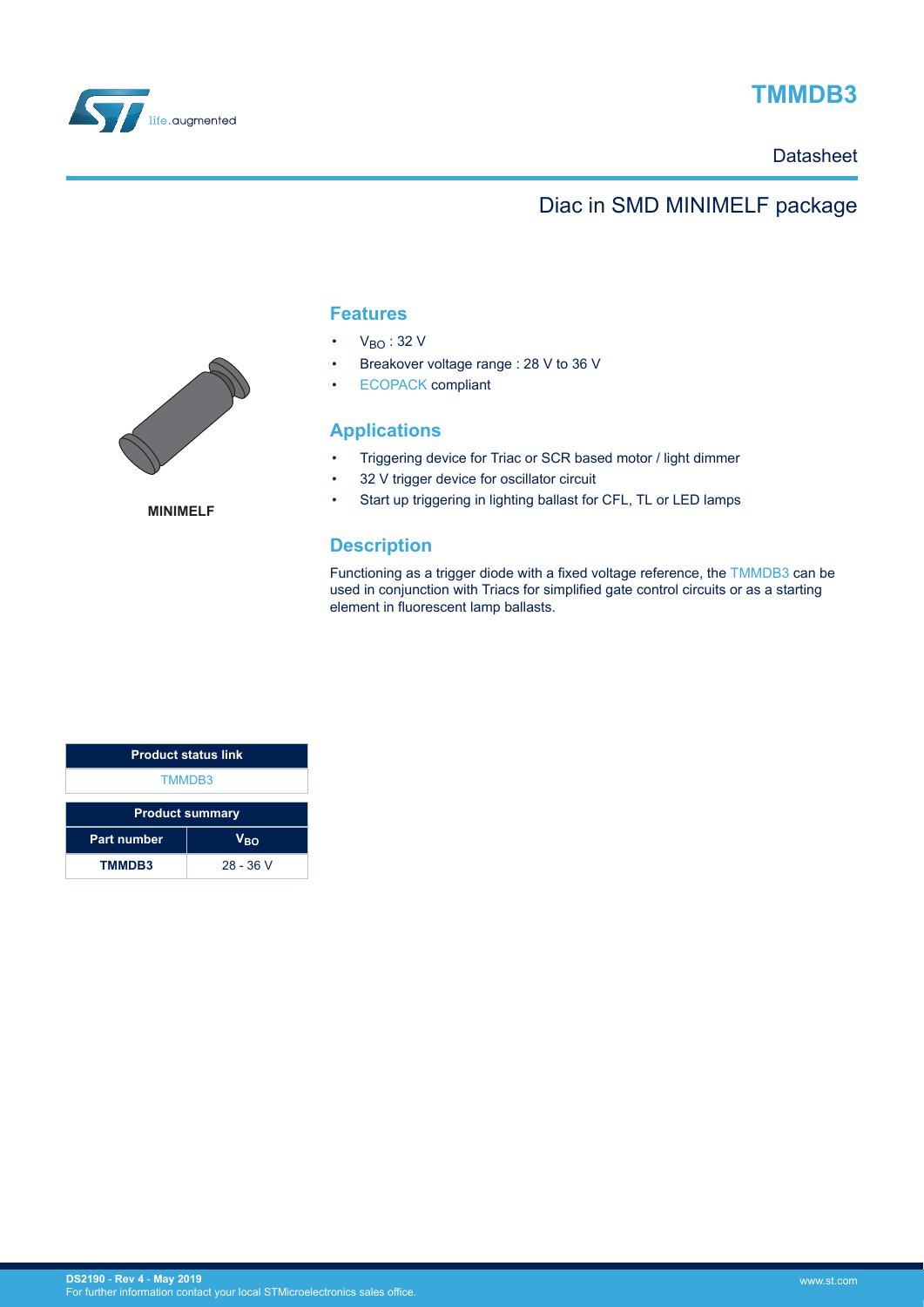### **1 Characteristics**

**ST** 

### **Table 1. Absolute maximum ratings (limiting values), T<sup>j</sup> = 25 °C unless otherwise specified**

| Symbol                      | <b>Parameter</b>                                            | Value           | <b>Unit</b> |
|-----------------------------|-------------------------------------------------------------|-----------------|-------------|
| <b>ITRM</b>                 | Repetitive peak on-state current, $t_0$ = 20 µs, F = 120 Hz |                 | А           |
| $\mathsf{T}_{\textsf{stg}}$ | Storage junction temperature range                          | $-40$ to $+125$ | °C          |
| Tı                          | Operating junction temperature range<br>$-40$ to $+125$     |                 | °C          |

#### **Table 2. Electrical characteristics (T<sup>j</sup> = 25 °C unless otherwise specified)**

| <b>Symbol</b>   | <b>Parameter</b>                         | <b>Test conditions</b>                        |      | <b>Value</b> | <b>Unit</b> |
|-----------------|------------------------------------------|-----------------------------------------------|------|--------------|-------------|
|                 |                                          |                                               |      | 28           |             |
| V <sub>BO</sub> | Breakover voltage <sup>(1)</sup>         | $C = 10 nF^{(2)}$                             | Typ. | 32           | $\vee$      |
|                 |                                          |                                               |      | 36           |             |
| $VBO1 - VBO2$   | Breakover voltage symmetry               | $C = 10 nF^{(2)}$                             | Max. | 3            | $\vee$      |
| $\Delta V$      | Dynamic breakover voltage <sup>(1)</sup> | $V_{\text{RO}}$ and $V_{\text{F}}$ at 10 mA   | Min. | 5            | $\vee$      |
| $V_{\rm O}$     | Output voltage <sup>(1)</sup>            | See Figure 2. Test circuit, $(R = 20 \Omega)$ | Min. | 5            | $\vee$      |
| <b>BO</b>       | Breakover current <sup>(1)</sup>         | $C = 10 nF^{(2)}$                             | Max. | 50           | μA          |
| $t_{r}$         | Rise time $(1)$                          | See Figure 3. Rise time measurement           | Max. | 2            | $\mu s$     |
| $I_R$           | Leakage current <sup>(1)</sup>           | $V_R$ = 0.5 x $V_{RO}$ max                    | Max. | 10           | μA          |
| Ip              | Peak current <sup><math>(1)</math></sup> | See Figure 2. Test circuit                    | Min. | 0.30         | A           |

*1. Applicable to both forward and reverse directions.*

*2. Connected in parallel to the device*

#### **Figure 1. Voltage - current characteristic curve.**

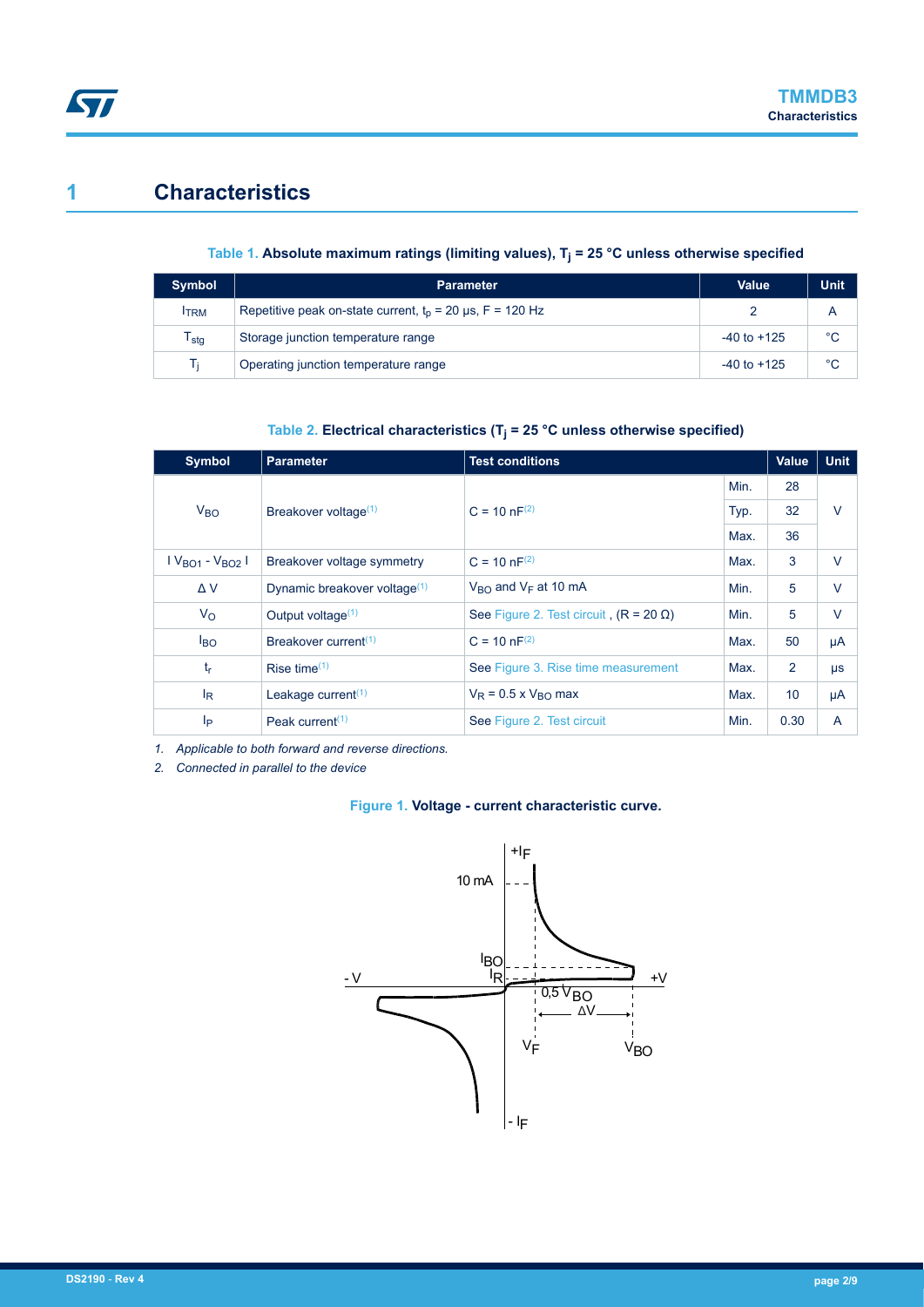### **Figure 2. Test circuit**



### **Figure 3. Rise time measurement**



<span id="page-2-0"></span>ST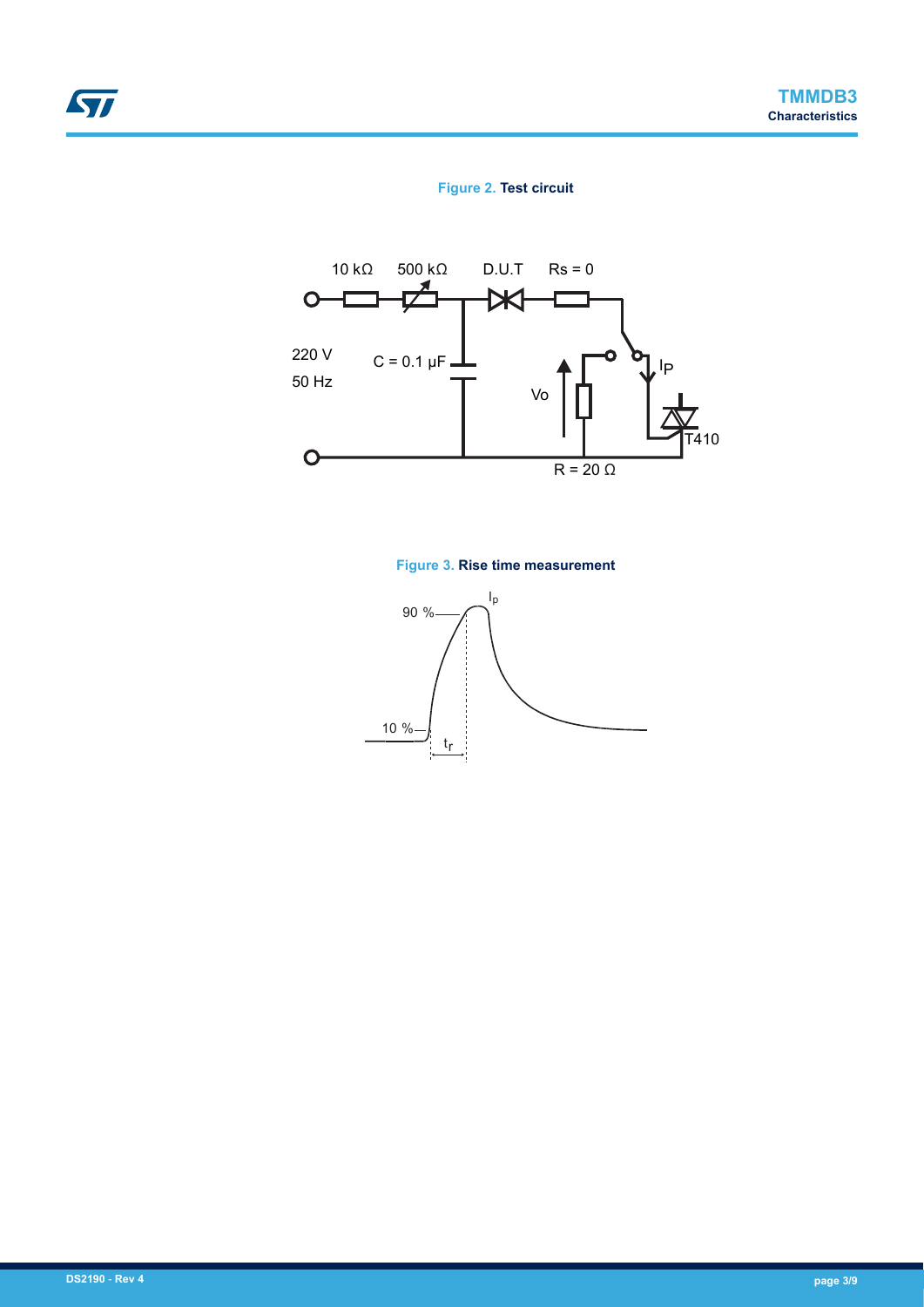

### **1.1 Characteristics curves**







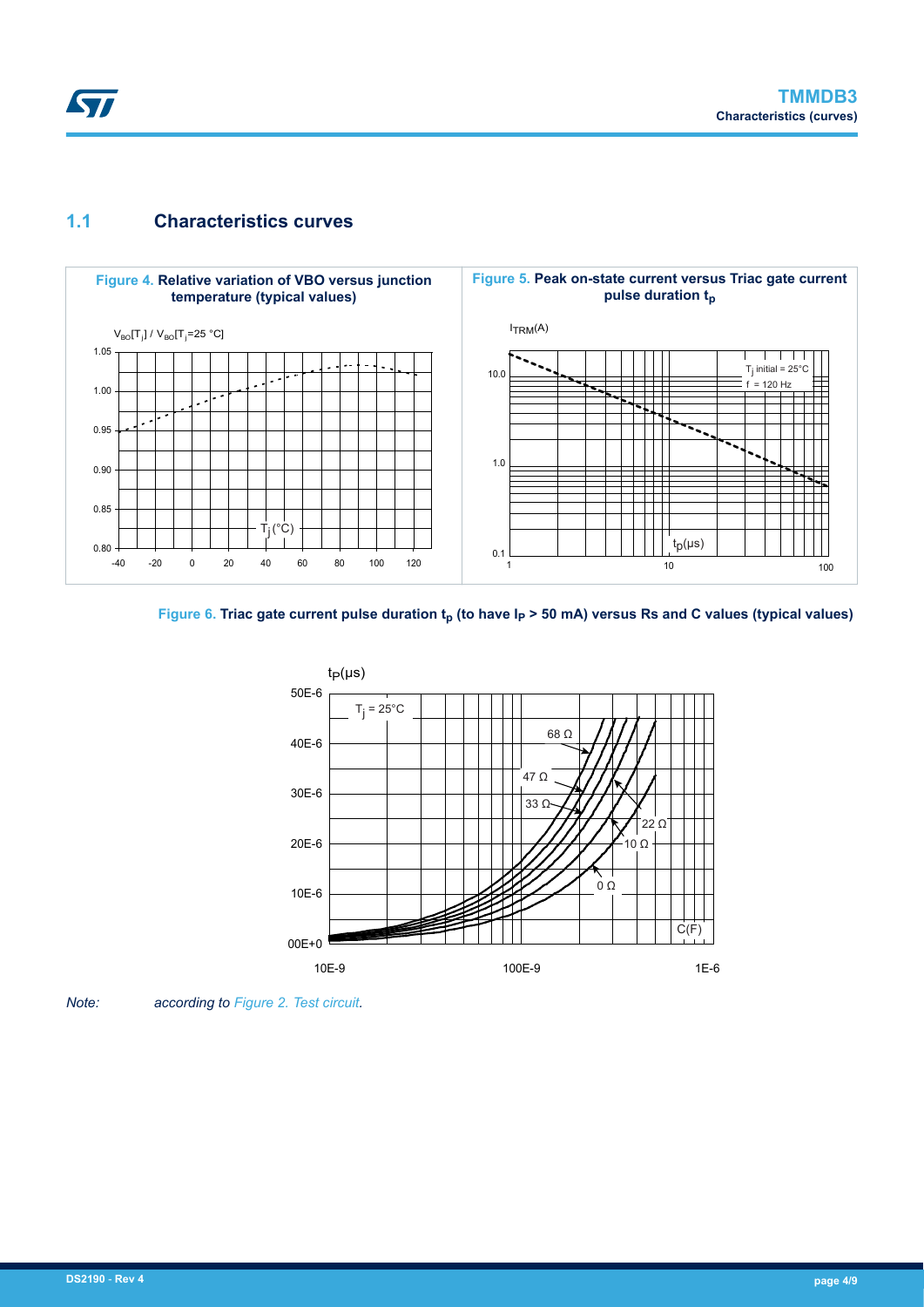## <span id="page-4-0"></span>**2 Package information**

In order to meet environmental requirements, ST offers these devices in different grades of [ECOPACK](https://www.st.com/ecopack) packages, depending on their level of environmental compliance. ECOPACK specifications, grade definitions and product status are available at: [www.st.com.](http://www.st.com) ECOPACK is an ST trademark.

### **2.1 MINIMELF package information**



#### **Figure 7. MINIMELF package outline**

#### **Table 3. MINIMELF package mechanical data**

| Dim. | mm   |      |      |       |       |       |
|------|------|------|------|-------|-------|-------|
|      | Min. | Typ. | Max. | Min.  | Typ.  | Max.  |
| A    | 3.30 | 3.50 | 3.70 | 0.130 | 0.138 | 0.146 |
| B    | 1.59 | 1.65 | 1.70 | 0.063 | 0.065 | 0.067 |
| C    | 0.40 | 0.50 | 0.60 | 0.016 | 0.020 | 0.024 |
| D    |      | 1.50 |      |       | 0.059 |       |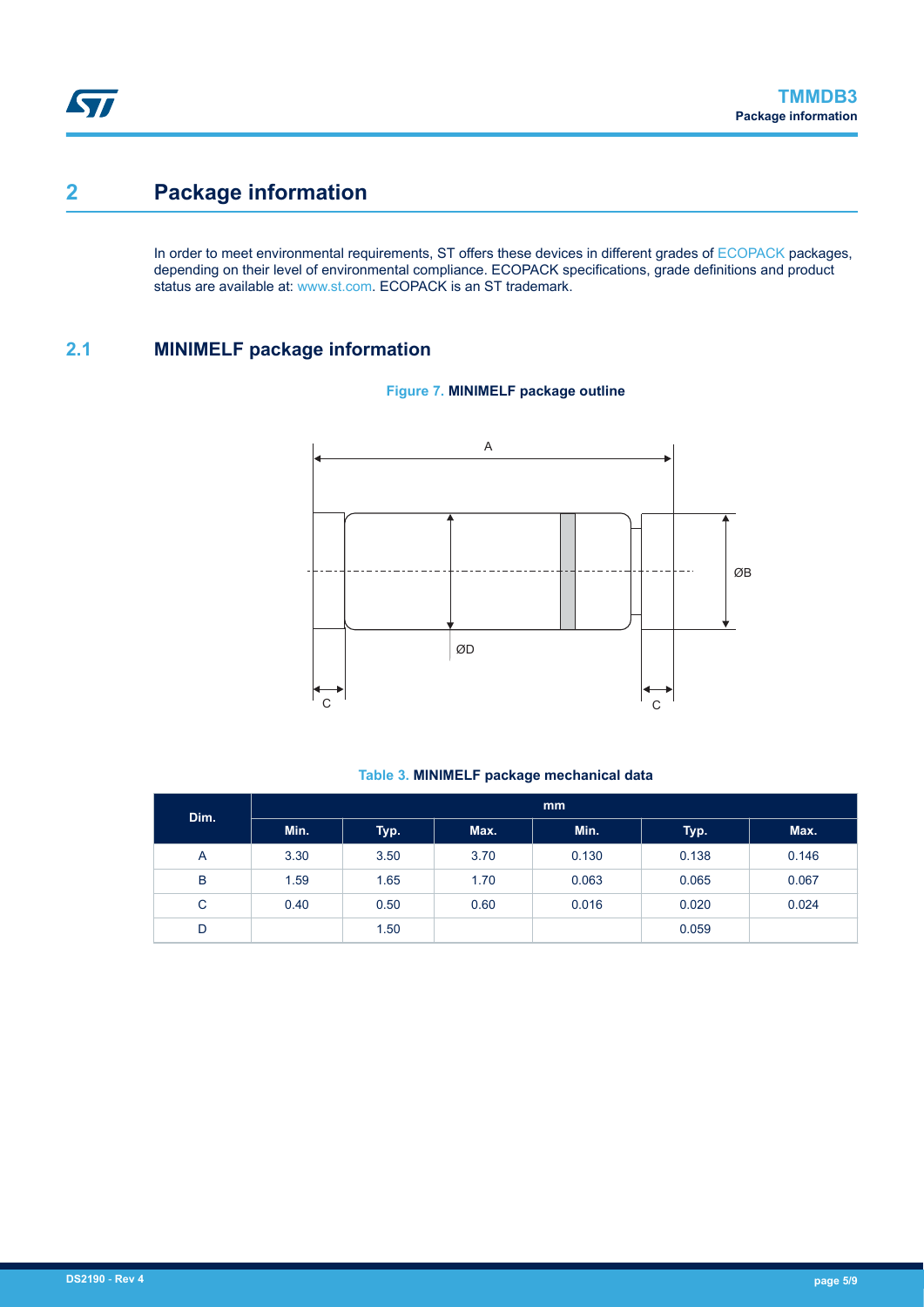

### <span id="page-5-0"></span>**Figure 8. MINIMELF recommended footprint (dimensions are in mm)**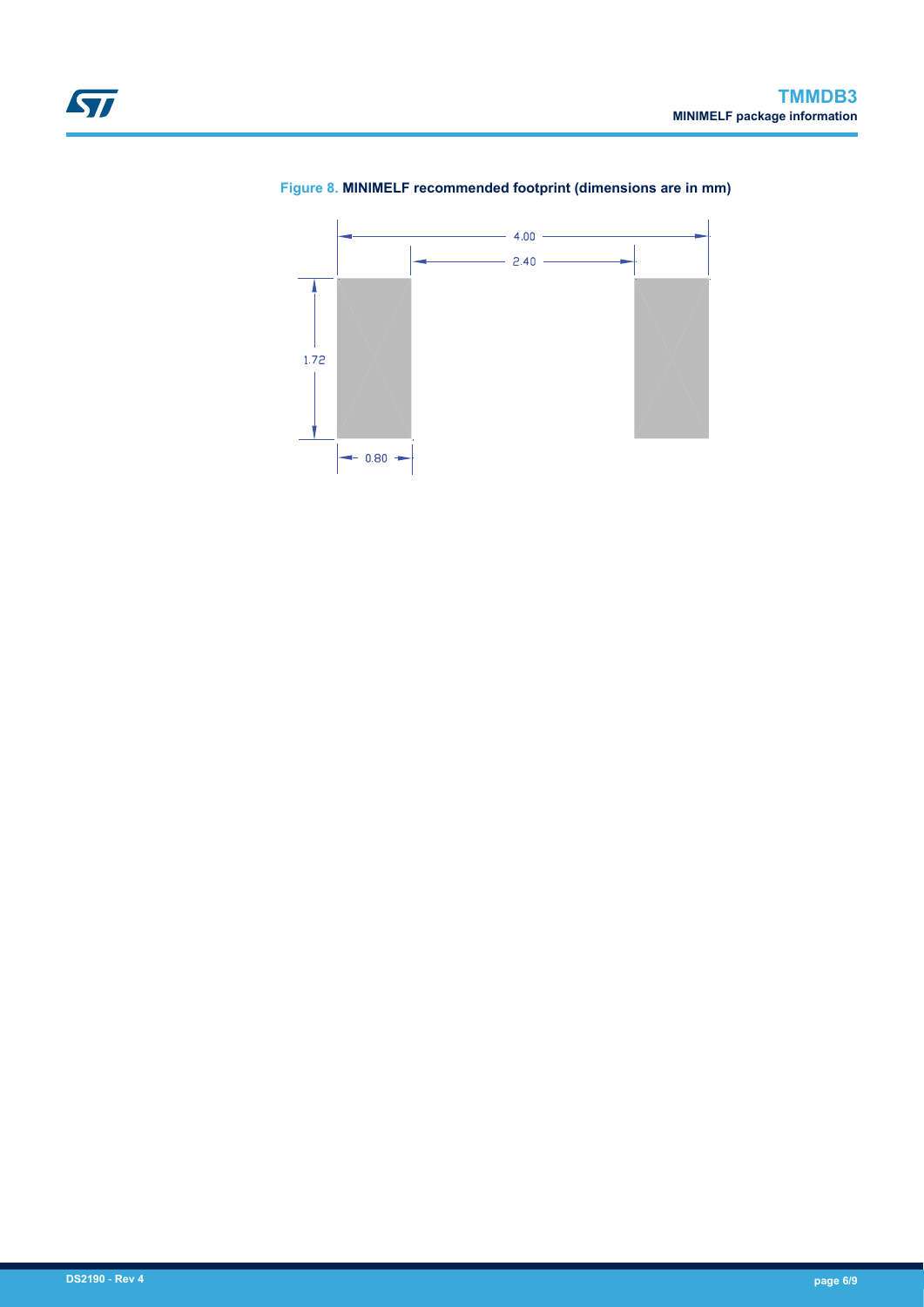

# **3 Ordering information**

### **Figure 9. Ordering information scheme**



### **Table 4. Ordering information**

| ∣Order code ∖ | Marking   | Package         | Weight  | Base qty. | Delivery mode |
|---------------|-----------|-----------------|---------|-----------|---------------|
| TMMDB3        | <b>NA</b> | <b>MINIMELF</b> | 0.049 a | 2500      | Tape and reel |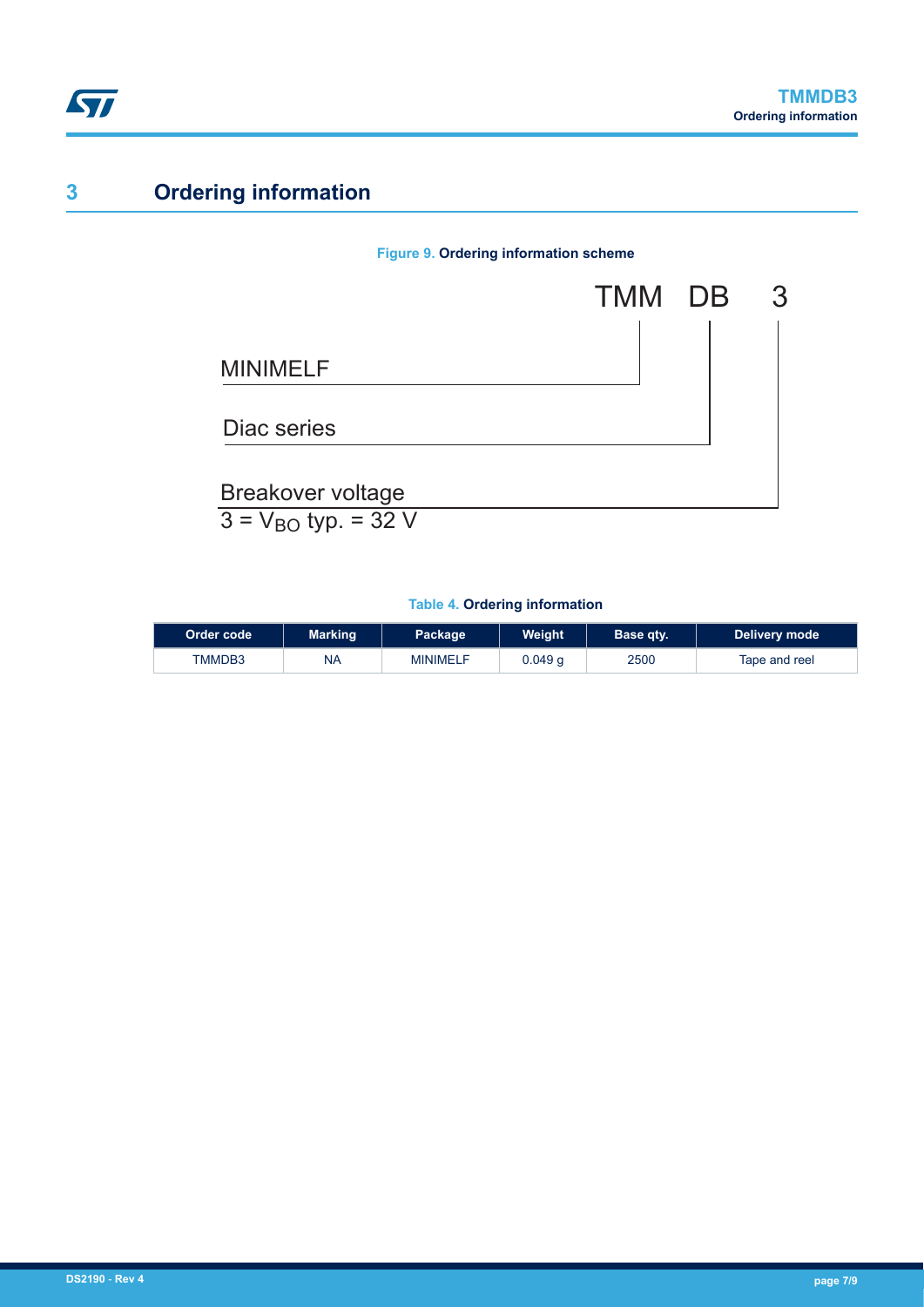## **Revision history**

### **Table 5. Document revision history**

| <b>Date</b> | <b>Version</b> | <b>Changes</b>                                                          |
|-------------|----------------|-------------------------------------------------------------------------|
| 29-Jan-2009 |                | First release.                                                          |
| 07-May-2019 |                | Updated Table 3 and Figure 8. Minor text change to improve readability. |